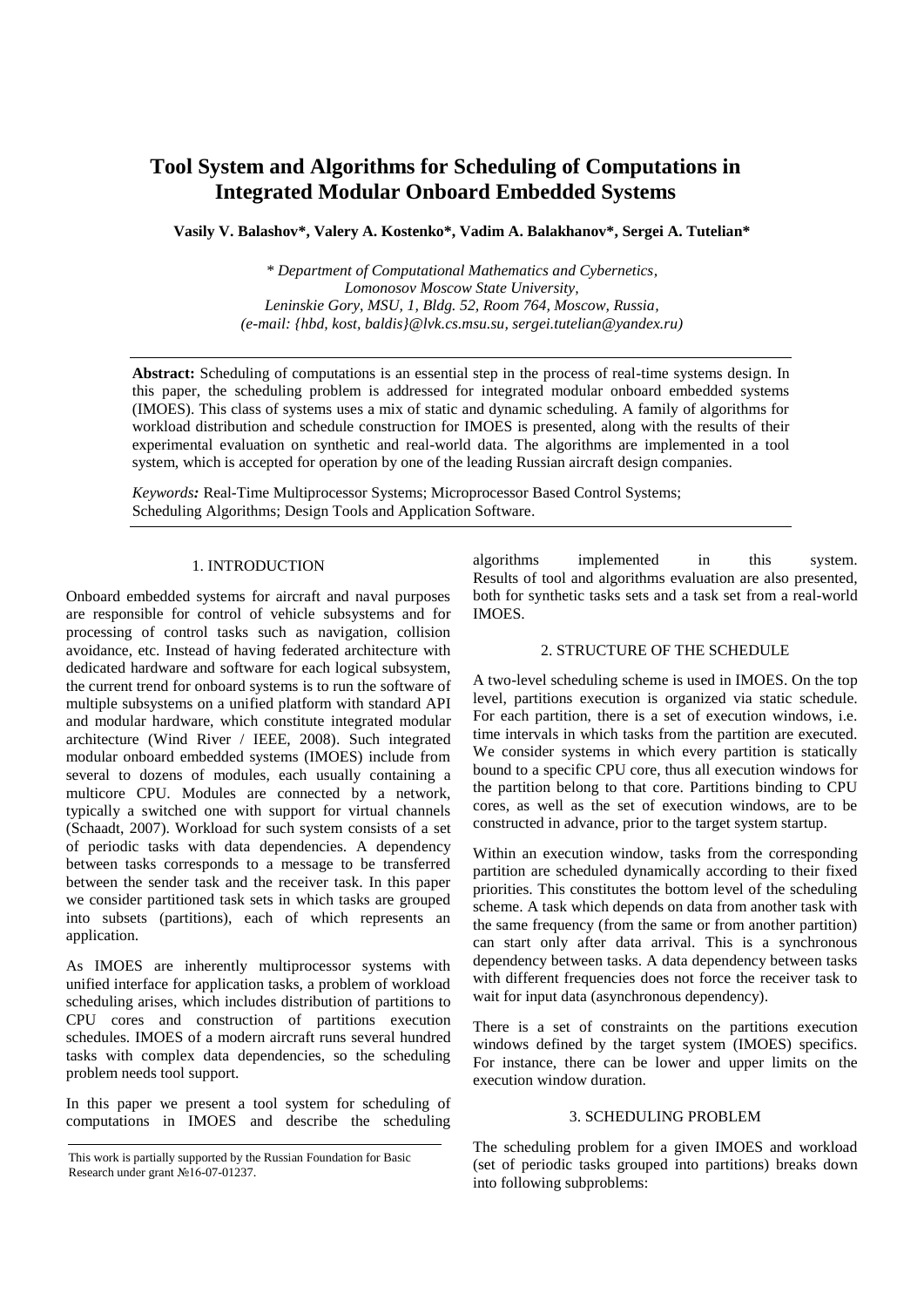1) distribute the workload, i.e. bind the partitions to CPU cores;

2) construct the schedule of partitions execution windows.

There are following constraints on partitions binding:

- binding for some partitions can be restricted to a subset of CPU cores, e.g. cores of a specific module;
- total load for a core must not exceed a given limit, which can be defined individually for each core;
- each partition must be bound do a single CPU core.

In course of IMOES evolution, the set of partitions can be extended. So the algorithms for workload distribution must support incremental mode in which previously constructed binding for partitions (all or some of them) cannot be altered.

CPU core load by a partition is calculated as a sum  $\sum_i f_i \cdot c_i$ .

where  $f_i$  is the task frequency and  $c_i$  is its worst case execution time (WCET). For every task, its WCET is a part of input data for the scheduling problem; for different types of CPU cores used in the target system, WCET for the same task may be different.

We consider workload distribution as an optimization problem with network load as the objective function to be minimized. The network load is calculated as the total size of messages transferred between modules during a single iteration of the schedule, the duration of which is estimated as the least common multiple of the tasks' periods. Messages between tasks running on the same module are transferred through the module's local memory and do not contribute to the network load.

Constraints on the schedule of partitions execution windows are as follows. For each core, the execution windows must not overlap; exactly one partition can be assigned to an execution window; for each core, only partitions bound to this core can be assigned to execution windows for this core; there are lower and upper limits on the execution window duration, common for all cores; the set of execution windows for all cores of the same module must be the same.

The exact set of constraints on workload distribution and on the schedule of partitions execution windows is determined by the specifics of the target IMOES and may vary from system to system. The constraints described above correspond to an IMOES of a modern Russian aircraft and can be considered typical for an onboard computer system.

As the tasks within execution windows are scheduled dynamically, the schedule of windows must guarantee that all of the tasks' executions are performed within deadlines under control of a given dynamic scheduler. Single execution of a periodic task is called a job. If *T* is the task period (reciprocal of its frequency), *i* is the number of task iteration (numbering starts from 1), then the deadline interval for the job is  $[(i-1)\cdot T; i\cdot T]$ .

In terms of jobs, the schedule of windows must guarantee that all jobs of all tasks are executed within corresponding deadline intervals. This can be checked via construction of a job execution sequence taking into account tasks' priorities and data dependencies, and assuming that each job's execution duration (not counting preemption and waiting for input data) equals to task's WCET.

## 4. OVERVIEW OF EXISTING SOLUTIONS

Since the scheduling problem for IMOES is divided into two sufficiently different subproblems (workload distribution and execution windows schedule construction), we will consider existing solutions for these subproblems separately.

The workload distribution problem for IMOES resembles the multiple container packing problem (MCPP). The latter is the problem of choosing several disjoint subsets of *n* items to be packed into distinct containers, such that the total value of the selected items is maximized, without exceeding the capacity of each of the containers (Raidl, 1999). In our case partitions correspond to items, CPU cores correspond to containers. Item's volume is the partition's contribution to the CPU core utilization; item's cost is the part of traffic which becomes "internal" for the module when the item is placed in the container (i.e. the partition is assigned to a CPU core). However the problem statement differs from traditional MCPP (with fixed volumes and costs of objects). First, the volume of an item depends on the choice of the container, as a task can have different WCETs for different types of CPU cores. Second, the value of an item depends on the container's contents, i.e. the set of other items in the container.

Due to this difference in the problem statement, existing algorithms for solving of MCPP cannot be used "as is". Following approaches applicable to MCPP were taken as the base for our workload distribution algorithms:

- greedy heuristic search a common way to quickly find an acceptable solution when the constraints are not too strict; see (Crainic et al, 2012) for example of its application to MCPP;
- $\bullet$  branch-and-bound method looks for the exact optimal solution, working time and scalability greatly depends on the quality of search space pruning; applied to MCPP in (Fukunaga et al, 2007);
- genetic algorithms chosen for presumably good scalability (opposite to branch-and-bound) and ability to avoid dead ends during the search (opposite to greedy heuristics); applied to MCPP in (Raidl, 1999).

These basic approaches were modified to match the workload distribution problem stated above; see Section 5 for description of the resulting algorithms.

As IMOES, including ARINC 653-based avionics systems, are becoming more widely adopted, there is an increasing amount of research on the techniques for schedule construction for such systems. However in most of the published approaches either the workload is analysed in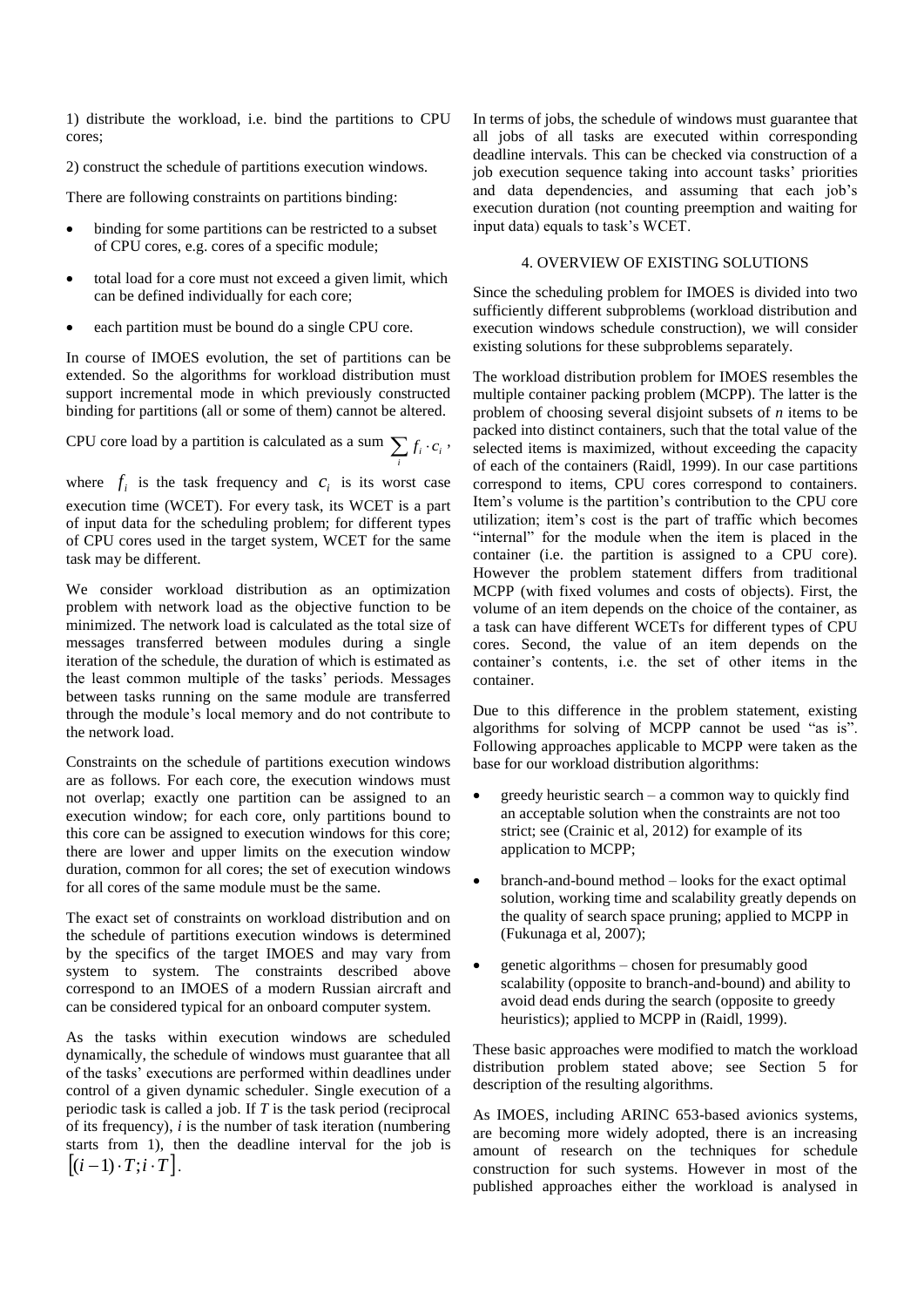insufficient level of detail, or some important constraints are not taken in account.

In (Goltz, H.-J., 2009) the workload is represented as a set of partitions, and individual tasks within partitions are not considered. Each partition has a period (however in real systems, some partitions include tasks with different periods); data dependencies between partitions are not taken in account. The scheduling problem in this paper is stated as a constraint satisfaction problem, and solved using techniques of constraint logic programming.

The level of detail for workload representation in (Al Sheikh, 2010) is similar, with no individual tasks taken in account, but the data dependencies between partitions are accounted for. This makes the proposed approach more realistic, yet it remains too coarse-grain for our problem, as in fact a specific task, not a whole partition, has to wait for input data arrival. So the mixed integer linear programming approach proposed by the authors is hardly applicable in our case.

In (Easwaran et al, 2009) the workload is analysed in more detail. Individual tasks are described in terms of priority, period, execution time, deadline interval and release jitter. The authors propose to express data dependencies in terms of deadline intervals of dependent tasks. This makes the proposed approach incomplete, as there is a distinct problem of deriving the deadline intervals from the dependency graph without making the results too constraining for the main scheduling problem. In the paper, only partitions with aliquant periods are considered; this is not the case for complex IMOES with partitions corresponding to different logical subsystems. More recent papers by the same research group (see http://repository.upenn.edu/) do not solve this issue, focusing on scheduling of mixed-criticality task sets on systems with multiple modes of operation.

The author of the thesis (Craveiro, 2013) proposes a complicated approach to multi-level scheduling of workload in partitioned systems. The two-level scheme used in IMOES is a particular case of such problem. The proposed scheduling framework describes the set of target system's resources; scheduling is performed with respect to tasks' demand for the resources. The scheduling algorithms are flexible enough to support concurrent execution of tasks from the same partition on several CPU cores. The approach proposed in the thesis does not take in account data dependencies between tasks, and such dependencies cannot be expressed via shared resources within the described framework. The reason is that this framework does not allow specification of resource access sequence, e.g. "the receiver can access the resource *message* only after the sender".

The MASIW toolset (Buzdalov et al, 2014) developed by the Institute for System Programming of the Russian Academy of Sciences includes a scheduling subsystem. The problems of workload distribution and scheduling of partitions are both solved by the algorithms implemented in MASIW. However the problem of partitions scheduling is stated in a very specific way, requiring any task to be started exactly in the beginning of its period (maybe with some constant offset), and to use at least one CPU tick before being (possibly)

preempted by a different task. For non-aliquant period of tasks from different partitions, this requirement is too constraining, leading to local peaks of switching between very small windows. The requirement to have the same grid of execution windows for all cores of the same module makes the situation even worse. Also, the requirement to start the tasks in precisely defined time instants is not well compatible with priority-based dynamic scheduling used in many real IMOES, including those based on ARINC 653 standard. Finally, data dependencies between tasks are not taken in account by MASIW partitions scheduler.

Several commercial tools for IMOES development also include scheduling subsystems, with no detailed description of the implemented algorithms.

The conclusion from the overview is that to the date there is no published approach to scheduling of IMOES workload which solves the problem stated in Section 3 and takes in account the real-world constraints listed in that section.

## 5. PROPOSED SCHEDULING ALGORITHMS

## *5.1 Algorithms for workload distribution*

As mentioned in the previous section, three approaches were selected as a base for solving the workload distribution subproblem: greedy heuristics, branch-and-bound, and genetic algorithms. All algorithms presented in this subsection minimize a common objective function, which is the total size of messages transferred between modules through the duration of the scheduling interval. Intensity of communication between a pair of partitions is estimated in the same way.

The greedy algorithm attempts to minimize the objective function by assigning most intensely interacting (communicating) partitions to CPU cores of same modules, while it is still possible without exceeding the limits on core load. The algorithm operates according to the following scheme:

1) choose an unassigned partition *P* which has most intense interaction with already assigned partitions (if no partitions are assigned, choose the partition which most intense total interaction with all other partitions);

2) find the module *M*, assigning *P* to which maximizes interaction between *P* and partitions previously assigned to cores of the same module;

3) choose a CPU core in *M*, to which *P* can be assigned without exceeding the limit on core load; if such core exists in *M*, assign *P* to this core and go to step 6;

// in case there is no such core in *M*

4) try to redistribute partitions previously assigned to *M* between cores of *M* in order to offload one of the cores so that *P* could be assigned to it;

if redistribution is successful, assign *P* to this core and go to step 6;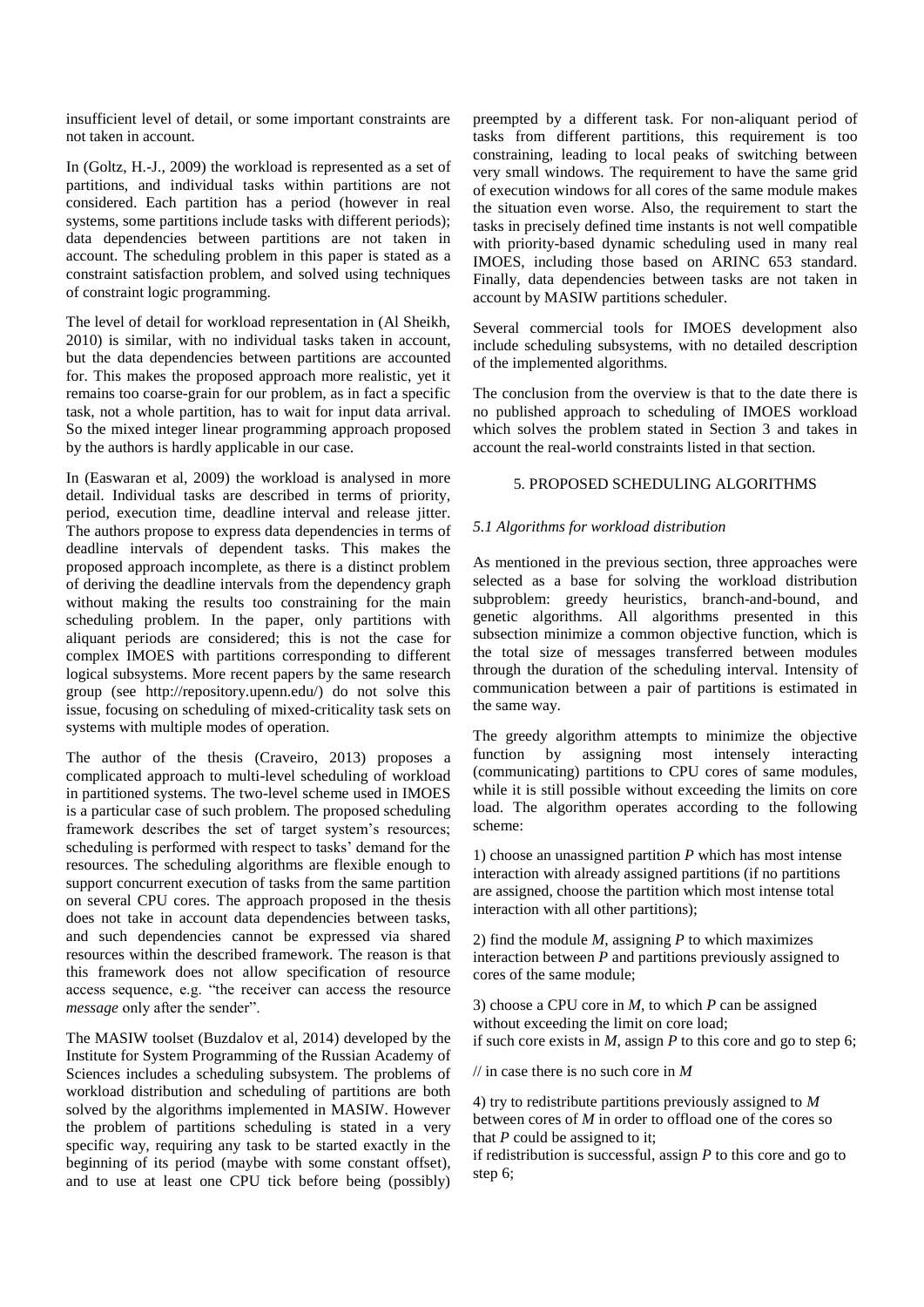// in case *M* is not suitable for *P*

5) exclude *M* from the list of modules to which *P* can be bound; if the list is empty, **stop** (unsuccessful completion); else go to step 6;

6) if all partitions are assigned to CPU cores, then **stop**, else go to step 1.

Computational complexity of this algorithm mainly depends on the numbers of partitions  $(N_P)$ , modules  $(N_M)$ , and cores (*NC*). The order of the algorithm's complexity is  $O(N_P \cdot (N_P \cdot N_M + N_C)).$ 

This greedy algorithm (with limited enumeration on step 4) can quickly find a solution of the workload distribution problem. Its drawback is that for highly loaded systems and/or systems with high number of partitions and cores, it often produces significantly suboptimal results, or even fails to find correct solution.

To resolve this issue, we apply the branch-and-bound method using the greedy approach for pruning of the search space. The branch-and-bound based algorithm incrementally constructs the workload distribution by implicitly traversing a tree of partial solutions. Root of the tree is the empty partial solution. An arc from a vertex to another vertex corresponds to assignment of a partition to a CPU core. Arcs from a vertex of N<sup>th</sup> level correspond to assignment of N<sup>th</sup> partition (in some fixed ordering) to different (as a total, all) CPU cores. K<sup>th</sup> arc from a vertex corresponds to assignment of a partition to the  $K<sup>th</sup>$  core (in a continuous numbering of cores).

The tree is traversed depth-first. Search space pruning is performed as follows. If going through some arc leads to an incorrect partial solution (i.e. one that violates the constraints on CPU core load or contains non-allowed binding), the subtree starting from vertex for that partial solution is not traversed. If going through some arc leads to a partial solution with value of objective function greater than for best of the previously found correct and complete solutions (leaves of the tree), the subtree starting from vertex for that partial solution is not traversed.

Efficiency of this scheme substantially depends on the quality of search space pruning, which in turn depends on the order of tree traversal. In worst case, the branch-and-bound scheme is almost as poorly efficient as complete enumeration.

To improve the efficiency of search space pruning, we sort the partitions according to the criterion similar to the one used in the greedy algorithm. The list of partitions is composed so that the  $N<sup>th</sup>$  partition in the list is one which has most intense interaction with (N-1) partitions already put in the list. The original greedy criterion assumes that assignment of those (N-1) partitions to cores is known, so this criterion cannot be used "as is".

The improved branch-and-bound scheme also uses a modified criterion of choosing an arc from the current vertex (the level of which defines the partition): the arcs (i.e. cores) are ordered by decrease of the amount of current partition's interaction with partitions bound to a corresponding core. This criterion is also inherited from the greedy algorithm described above.

Rough estimation of complexity for this algorithm is  $O(N_c^{N_p})$ , which is expectable for an exact algorithm.

The weak point of the branch-and-bound based algorithm is its scalability (see Section 7 for details). With total number of partitions and cores over several dozens, its working time for a modern CPU exceeds  $10<sup>5</sup>$  seconds (more than one day), so in current state it is applicable to moderate scale systems only. For really complex IMOES, with 50 to 100 total number of partitions and cores, better scalability is needed.

To cope with the scalability issue, we use evolutionary algorithms (EA). In order to apply the evolutionary scheme to a specific problem, following properties must be defined (Sivanandam, 2010): fitness function; solution encoding; selection, crossover and mutation operators; stopping condition.

The fitness function in our EA is the same as the objective function of the workload distribution problem (see Section 3). Solution is encoded as an array in which the position of an element corresponds to the number of partition, and the value of an element corresponds to the core to which the partition is bound. This encoding was selected to simplify the crossover and mutation operators. Selection is performed according to tournament scheme, as it has lesser tendency to prematurely converge than the proportional and the roulettewheel schemes, which intensely prefer solutions with good value of objective function and discard other solutions. Uniform crossover is used, as it allows the population to quickly expand into previously unexplored areas of the search space, in comparison to single point crossover. To avoid frequent generation of invalid solutions (with overloaded CPU cores), we use a combination of simple mutation (some random partition migrates to another core) and exchange mutation (if simple mutation overloads the target core, then some other partition migrates in opposite direction). The algorithm stops after a specified number of iterations. General scheme of an evolutionary algorithm, as well as description of particular types of operators (uniform crossover, etc) selected for our workload distribution algorithm, can also be found in (Sivanandam, 2010).

For better performance on multicore computers, the island model was implemented (Whitley, 1999) which splits the population into several groups, performs a given number of "conventional" EA iterations within each group as a separate population, then migrates some solutions between groups; these two steps are performed in a loop, until the total number of "conventional" iterations reaches the given limit.

Order of complexity for the evolutionary algorithm is  $O(N_P^2 \cdot N_{pop}^2 \cdot N_{iter}^2)$ , where  $N_{pop}$  is the population size,  $N_{iter}$ is the number of iterations.

All workload distribution algorithms described above can be used in incremental mode, in which there is a set of partitions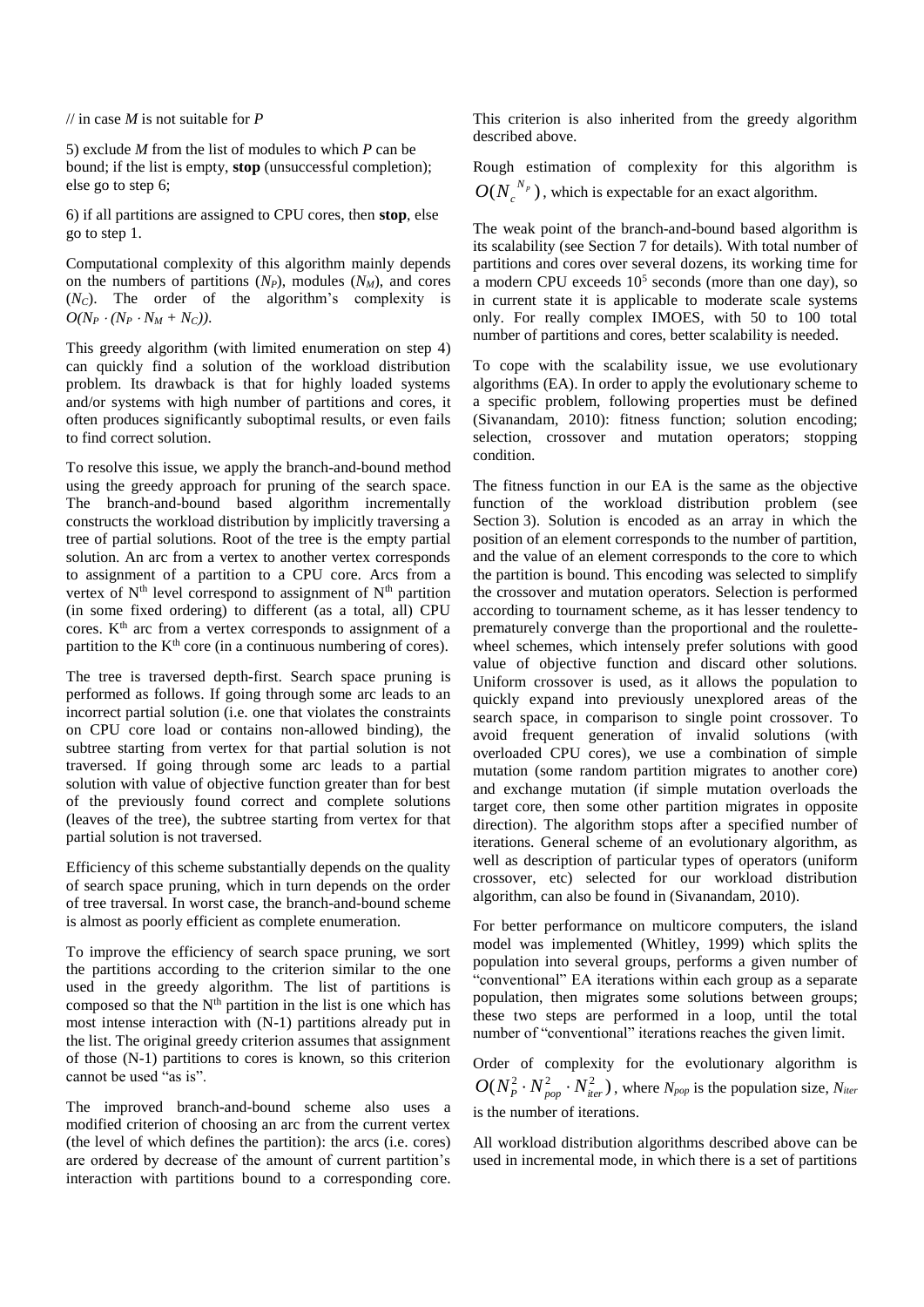initially assigned to CPU cores, and their reassignment is prohibited.

# *5.2 Algorithm for scheduling the execution of partitions*

This algorithm constructs a static schedule of partitions execution windows for each CPU core of the target IMOES. It takes the task set description and workload distribution as input.

The general idea of the algorithm is to construct a temporary multi-processor static schedule of jobs execution (*jobs schedule*) for the duration of the scheduling interval and, in parallel, determine the bounds of the execution windows. The jobs schedule is constructed concurrently for all processor cores of the target system. For each *i-*th core (in a continuous numbering of all processor cores), a "current time" counter *t<sup>i</sup>* is maintained. Each  $t_i$  starts from  $\theta$  and can only grow through the algorithm's execution. Jobs for the *i-*th core can only be scheduled at *t<sup>i</sup>* or later.

A job is considered *ready* for scheduling on the *i*-th core, if its partition is assigned to this core,  $t_i$  belongs to the job's deadline interval, and all synchronous input messages for this job have arrived. On each iteration the algorithm processes the core with minimum *ti*. For this core the algorithm chooses a ready job with maximum priority (among ready jobs for this core); if the current execution window is shorter than minimum duration, only jobs from the current partition are considered. The chosen job is scheduled on the current core. If the job belongs to a different partition than the previous job scheduled on the same core, a new window is opened (the current window is closed), and the job starts in it. On all other cores of the same module, new windows are also opened (and current ones are closed). After a job is scheduled, arrival times for all its output messages are calculated, taking in account the delays for data transfer between modules (start deadlines of the dependent jobs are corrected accordingly); *t<sup>i</sup>* is shifted to the job's finish time, and the algorithm starts a new iteration. If no job is chosen and scheduled on an iteration (this means that no jobs are ready for the *i*-th core), the algorithm shifts  $t_i$  to the minimum time at which a ready job will be available at any core, *plus* one minimum time increment if that job is from another core. The jobs that failed to be scheduled within their deadline intervals are moved to the set of unscheduled jobs. If the current window reaches the maximum allowed duration, a new window is opened on every core of the module, possibly for the same partition as the previous window.

This fixed priority scheme of dynamic task scheduling inside the windows is identical to one used in the target class of ARINC 653 based IMOES. So we assume that if the jobs schedule constructed by the algorithm is complete (includes all jobs, with durations equal to WCET) and correct (all jobs meet their deadlines), then the scheduler on the target system will also schedule the jobs within their deadlines. In the tool system (see Section 6) this assumption is verified by simulation of the dynamic scheduler operation.

# 6. SCHEDULING TOOL SYSTEM

The scheduling algorithms presented in this paper were implemented in a tool system for scheduling of computations in IMOES. The target platform for the tool system is ARINC 653 based operating system developed in Russia for use in modular onboard avionics systems for airplanes and helicopters.

The tool system has following essential features: import of input data (task set and target system description) from the project database; automatic distribution of workload to modules and CPU cores, with support for manual correction; automatic construction of partition execution schedules (sets of windows), with support for manual correction; visualization of the task set structure as a graph; hierarchical visualization of workload distribution to modules and CPU cores; visualization of the schedule as a time diagram; generation of customizable reports on input data and on results of tool application; export of output data as a part of target OS configuration. The tool system supports iterative workflow, in which the next version of the target system configuration (task set, workload distribution, etc) is based on the previous version, and the scheduling algorithms are used in incremental mode. The tool system is written in C++ and uses QT 5.x GUI library. The system runs both on Windows (XP and later) and Linux.

The tool system is accepted for operation by one of the leading Russian aircraft design companies and integrated into the toolchain for onboard systems development.

#### 7. EVALUATION OF ALGORITHMS AND THE TOOL

#### *7.1 Scalability of the workload distribution algorithms*

As mentioned in Section 5, the major drawback of both the greedy algorithm and the branch-and-bound based algorithm is their poor scalability to large systems (with over several dozens of partitions and CPU cores), while they are applicable to systems of lesser scale. Experiments were performed on synthetic input data to explore scalability of all three algorithms (including the evolutionary one). Data sets were randomly generated, with expected CPU core load of approximately 50%, synchronous dependencies between tasks from different partitions, and an average of 2 partitions per core. The number of iterations for the evolutionary algorithm was set to 1000 (100 iterations between migrations; 10 migrations). Population size was set to 1000. The number of cores on PC for EA execution (and thus, islands) was 8.

Figure 1 shows the relative deviation of the objective function on the solution from the estimated optimum, which is the function's value on the *best* solution found by 100 sequential runs of the evolutionary algorithm on the same data. Diamond-shaped markers corresponds to the solution found by the greedy algorithm; round markers corresponds to the *worst* solution found by the EA during those 100 runs. If a point is present on the graph for the EA but missing on the graph for the greedy algorithm, then for this data set the greedy algorithm failed to find a solution.